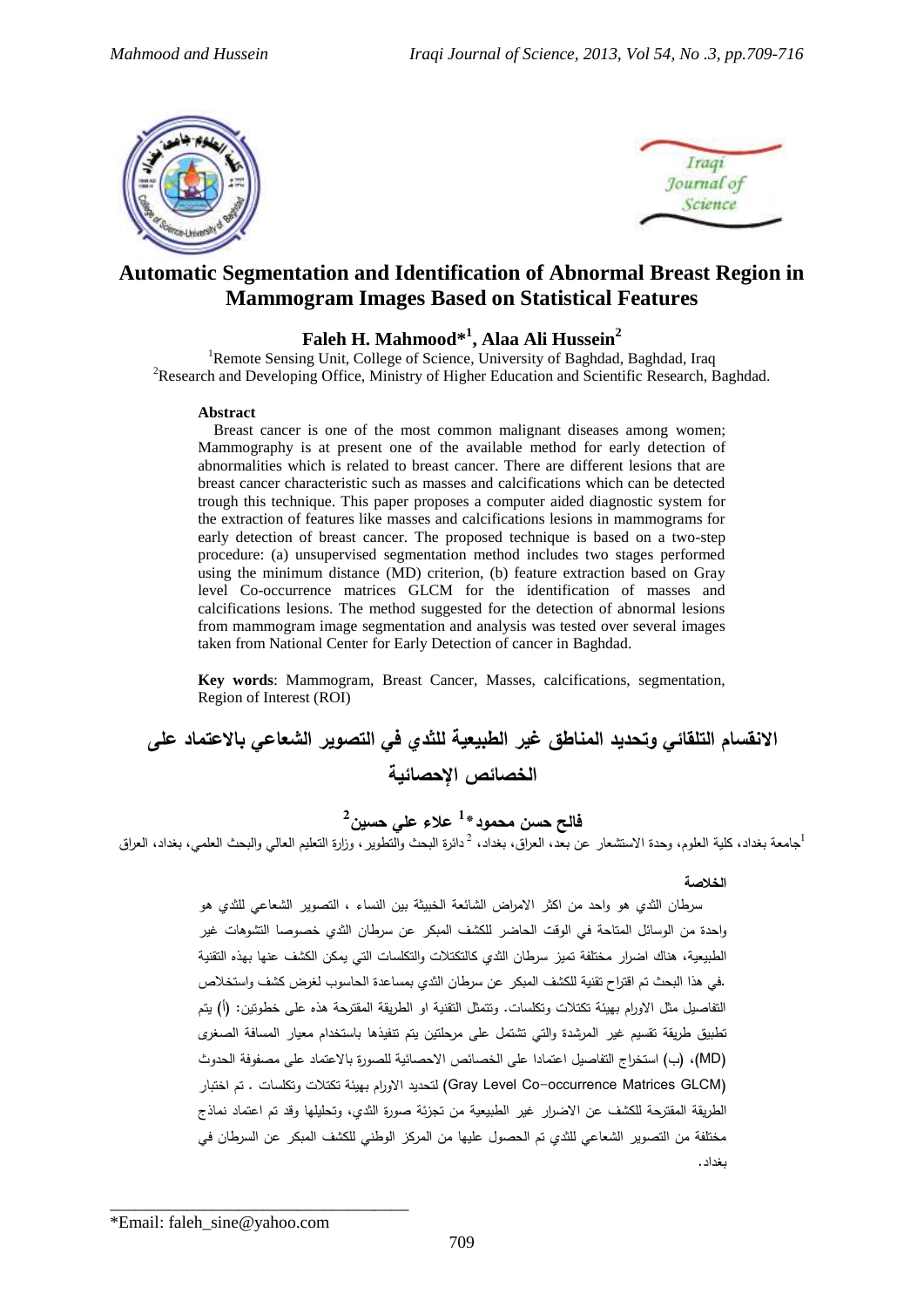### **Introduction**

 Breast cancer becomes a significant health problem in the world. Early detection is the primary solution for improving breast cancer prognosis. Screening can be done through digital mammogram, ultrasound, magnetic resonance imaging (MRI) or breast Ultrasound produces a good contrast image but it does not contain enough detailed information which can be found in digital mammogram [1].

 X-Ray Mammography is commonly used in clinical practice for diagnostic and screening purposes. Screening mammography has been recommended as the most effective method for early detection of breast cancer. Mammography provides high sensitivity on fatty breast and excellent demonstration of micro calcifications; it is highly indicative of an early malignancy. Due to its low cost, it is suitable for mass screening program. Mammography has its limitations. It is less reliable on dense breast of young women or women underwent a surgical intervention in the breast because glandular and scar tissues are as radiopaque as abnormalities. Furthermore, there is low dose X-Ray radiation  $\lceil 2 \rceil$ .

 Magnetic Resonance Imaging (MRI) is the most attractive alternative to Mammography for detecting some cancers which could be missed by mammography. In addition, MRI can help radiologists and other specialists determine how to treat breast cancer patients by identifying the stage of the disease [3].

 Initial mammographic or MRI images themselves are not usually enough to determine the existence of a benign or malignant disease with certainty. If a finding or spot seems suspicious, your radiologist may recommend further diagnostic studies. Interpretations of mammograms can be difficult because a normal breast can appear differently for each woman. Recent tests showed that the interpretation of the mammogram by the radiologists give high rates of false positive cases. Several research works have tried to develop computer aided diagnosis tools. They could help the radiologists in the interpretation of the mammograms and could be useful for an accurate diagnosis [4].

 Imaging techniques play an important role on mammogram images, especially of abnormal areas that cannot be physically felt but can be seen or processed on a conventional mammogram or with ultrasound. In this paper we have proposed a new technique, and we have developed a supporting tool for easy identification of abnormal masses in mammography images.

#### **Mammography Abnormalities**

 Numerous characteristics may signify a probable clinical problem, including asymmetries between the breasts, architectural distortion, and confluent densities associated with benign fibrosis, calcifications and masses and the like are identified with the aid of mammography. The two most customary characteristics associated with cancer are clusters of masses and calcifications both of which are discussed subsequently. The detection of calcification has been explored by various groups of researchers. Small (sub 15mm), low contrast masses are considered more critical than micro-calcifications, since they are more difficult to detect [5]. Of chief concern are the masses that are not accompanied by micro calcifications since they are tumors that develop drastically. Unlike micro calcifications that are well apparent as bright spots, the masses merge with the breast structure in such a way that boundaries are indistinct, and can often be completely hidden from vision if the breast is dense [6].

### **Mass Lesions**

 Breast cancer is characterized with the presence of a mass accompanied or not accompanied by calcifications. There is a possibility of a cyst, which is non-cancerous collection of fluid to resemble a mass in the film. The identical intensities of the masses and the normal tissue and similar morphology of the masses and regular breast textures makes it a tedious task to detect masses in comparison with that of calcifications [5,7] . The location, size, shape, density, and margins of the mass are highly beneficial for the radiologist to evaluate the probability of cancer. A majority of the benign masses are well circumscribed, compact, and roughly circular or elliptical whereas the malignant lesions are characterized by blurred boundaries, irregular appearances and are occasionally enclosed within a radiating pattern of linear spicules, see figure1. Nevertheless some benign lesions may also possess spiculated appearances or blurred peripheries [5].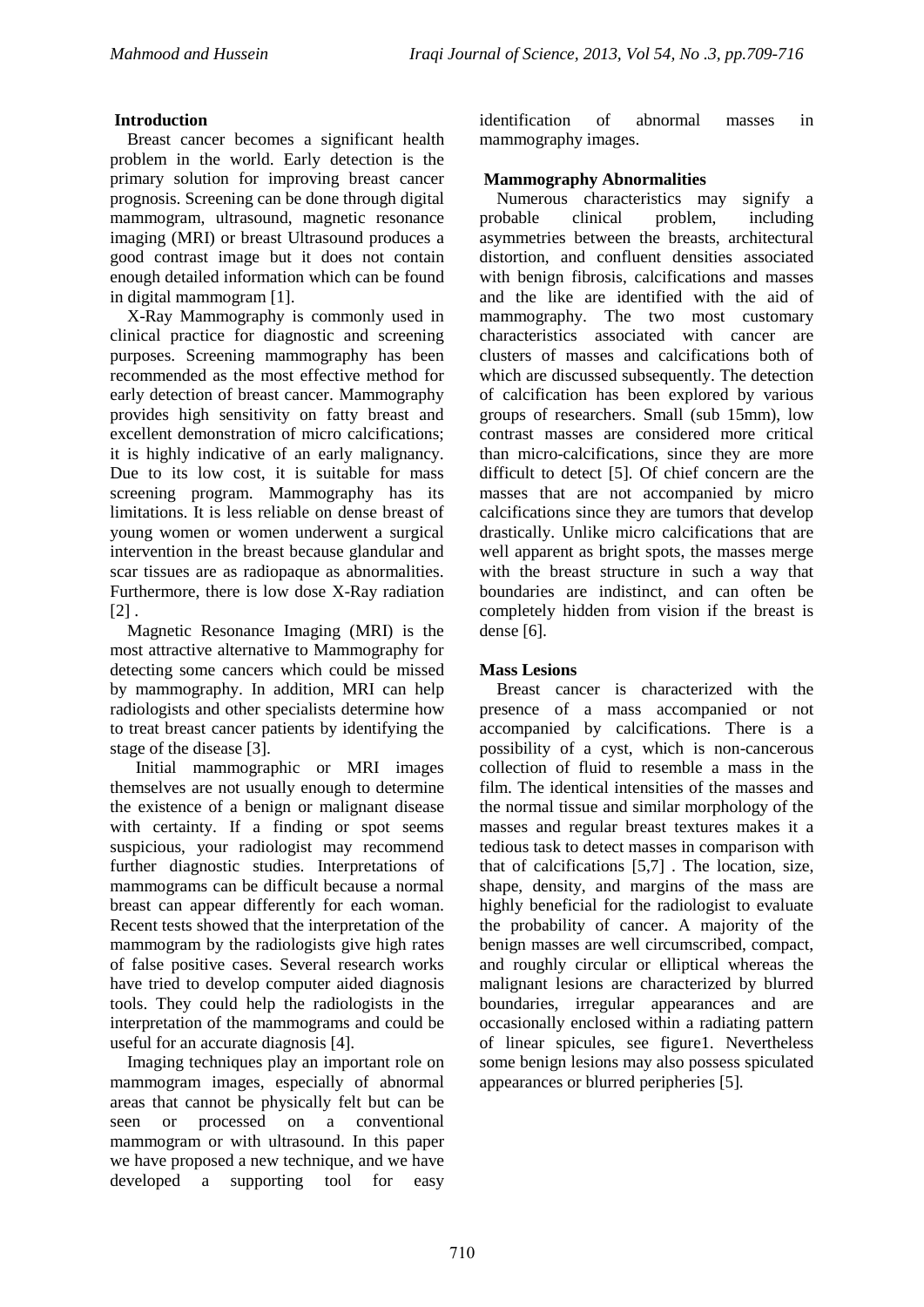

**Figure1**- Dense breast containing a malignant mass [8].

#### **Calcification**

 Tiny deposits of minerals (calcium) that appear like localized high-intensity regions (spots) in the mammogram are known as calcifications. Calcifications are one of the significant and widespread finding that are frequently apparent in a mammogram. Microcalcifications and macro calcifications or (an early cancer confined to the breast ducts) are identified when micro-calcifications become apparent through mammography. The morphology of calcifications is considered to be the most important indicator in differentiating benign from malignant (coarse calcifications are the two common categories of calcifications). Macro-calcifications are coarse calcium deposits that are spread about the breast. Commonly such deposits are accompanied by benign conditions and hardly necessitate a biopsy. The benignity or malignancy of the tumor is indicated by the number calcifications that comprise a cluster. Micro-calcifications are minute (less than 1/50 of an inch or  $\frac{1}{2}$  of a millimeter) spots of Calcium deposits that may exist in an area of rapidly dividing cells. They are possibly intramammary, inside and around the ducts, inside the lobules, in vascular structures, in interlobular connective tissue or fat. The onset of cancer might be indicated by the presence of micro-calcifications in a cluster. Almost half of the cancers identified through mammography come into sight as cluster of microcalcifications. Generally ductal carcinoma in situ [5].

#### **Segmentation**

 In analyzing mammogram image, it is important to distinguish the suspicious region from its surroundings. The methods used to separate the region of interest from the background are usually referred as the

segmentation [4]. Image segmentation is, by definition, the problem of decomposing images into regions that are semantically uniform. However, since images themselves provide only semantically poor information, image segmentation is essentially an applicationoriented problem that demands either strong intervention of human experts or application specific solutions. Segmenting mammographic images into homogeneous texture regions representing disparate tissue types is often a useful preprocessing step in the computerassisted detection of breast cancer [9].

 The aim of the segmentation is to extract Regions of Interest (ROIs) containing all masses and locate the suspicious mass candidates from the ROI. Segmentation of the suspicious regions on a mammographic image is designed to have a very high sensitivity and a large number of false positives are acceptable since they are expected to be removed in later stage of the algorithm [10].

#### **Statistical Features Analysis**

 Statistical texture features have been proven to be powerful in classifying masses and normal breast tissues. The implementation of feature extraction procedure relies on the quality of the texture, which is the main descriptor for all the mammograms. The gray level co-occurrence matrix (GLCM) is an advanced method of using different combinations of pixel brightness values which are the grey levels in the image. GLCM are constructed by observing pairs of image cells distance d from each other and incrementing the matrix position corresponding to the grey level of both cells [3]. In this paper, we shall concentrate on the statistical-based approach, using the  $1<sup>st</sup>$  and  $2<sup>nd</sup>$  order statistics, to identify abnormalities on tissues of breast's mammogram images. Table 1and 2 describes each of this features which are extracted from GLCM.

|--|

| Formula                                                   | <b>Feature</b>    |
|-----------------------------------------------------------|-------------------|
| $G-1$<br>$\mu = \sum z_i \rho(z_i)$<br>i=0                | The image<br>mean |
| $G-1$                                                     | The image         |
| $\sigma^2 = \sum (\mathbf{z_i} - \mu)^2 \rho(\mathbf{i})$ | Variance value    |
| G-1                                                       | The image         |
| $H = -\sum_{i} \rho(z_i) \log \rho(z_i)$                  | Entropy value     |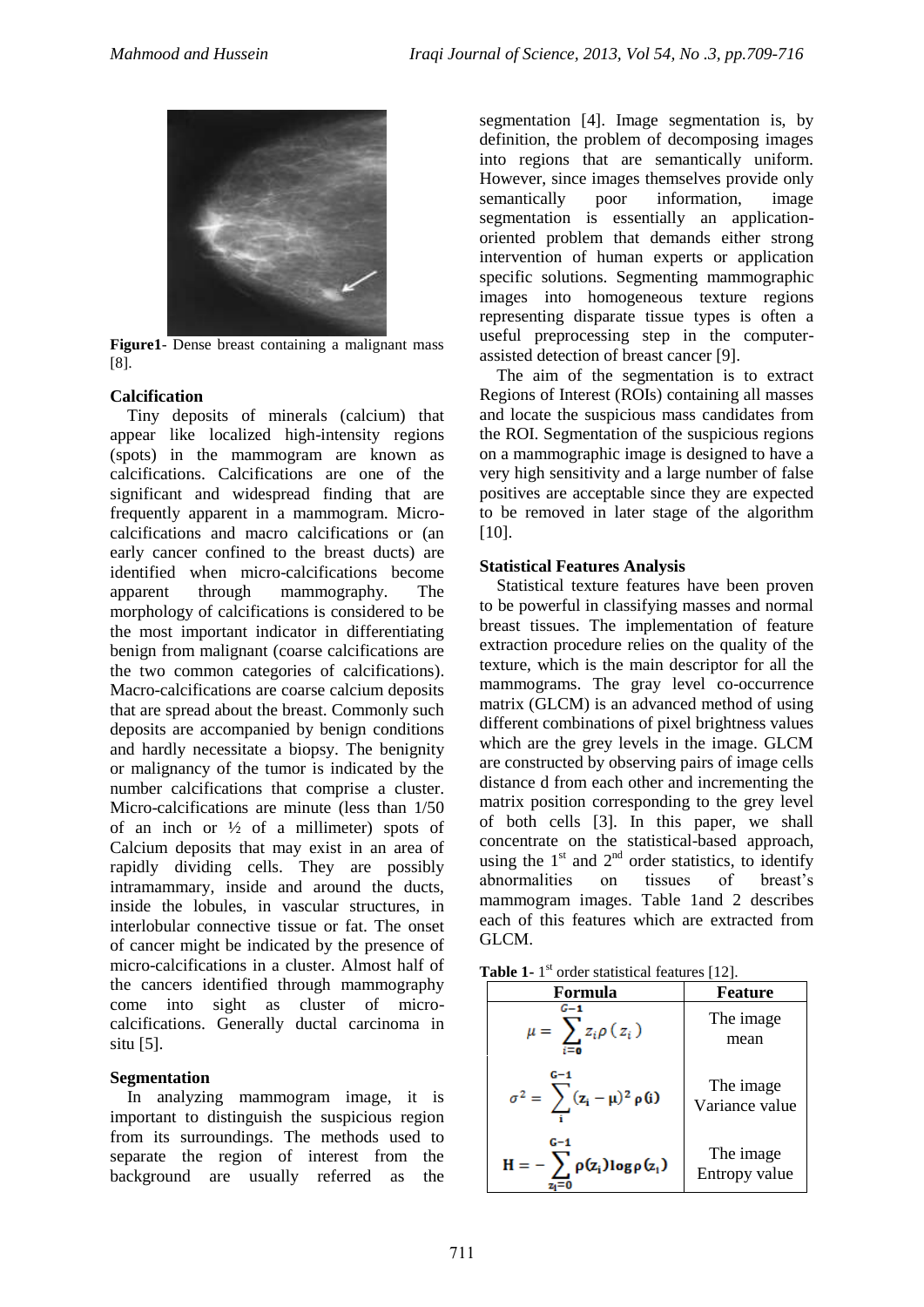Table 2- 2<sup>nd</sup> order statistical features[12].

| Feature              | Formula                                                                                    | <b>Description</b>                                                      |
|----------------------|--------------------------------------------------------------------------------------------|-------------------------------------------------------------------------|
| Correlation          | $\sum_{i=0}^{n-1} \frac{(i-\mu_x)\left(j-\mu_y\right)\rho(i,j)}{\sigma_x \sigma_y}$<br>. ( | represents<br>the<br>relationship<br>between<br>image's<br>values       |
| Homogeneity          | c-1c-1<br>$\sum_{i=0} \sum_{j=0} \frac{\rho(i,j)}{1+(i-j)^2}$                              | <b>Measures</b><br>the degree<br>of<br>homogeneit<br>y through<br>image |
| Moment of<br>Inertia | c-1c-1<br>$\sum (i-j)^2 \rho(i,j)$                                                         | <b>Measures</b><br>the local<br>contrast of<br>an image                 |

Where:  $\mu_x$ ,  $\mu_y$  and *x*, *y* are the rows, columns mean and standard deviations respectively

### **Grey Level Co-Occurrence Matrices**

 The first order statistics of grey-level histograms give parameters for each processed region in the mammogram but do not provide any information about the repeating nature of texture. Co-occurrence matrices describe the level of gray level configuration and are used to explain the matrices of relative frequencies. Therefore the GLCM is an advanced method of using different combinations of pixel brightness values which are the grey levels in the image [13].

 GLCM are constructed by observing pairs of image cells at distance d from each other and incrementing the matrix position corresponding to the grey level of both cells. This allows us to derive four matrices for each given distance and four different directions. The matrices are constructed at a distance of  $d = 1$  pixel and for direction of  $\theta$  given as  $0^{\circ},45^{\circ},90^{\circ}$  and  $135^{\circ}$ . A single direction might not give enough and reliable texture information. For this reason, four directions are used to extract the texture information for each masses and non-masses tiles area [14].

## **The Proposed Technique**

#### **1.Two-Stage Unsupervised Segmentation Method**

 In this paper, a semi-automatic unsupervised successive segmentation technique has been introduced to isolate abnormal breast tissue from healthy tissues, based on certain  $1<sup>st</sup>$  order desired features. In our present research, the minimum distance measure is preferred because of its simplicity and requiring less computation time. The introduced technique includes two stages; firstly, for each image window, compute the  $1<sup>st</sup>$ order statistical features (i.e. mean, standard deviation, and entropy).

Because of the unsupervised segmentation, the technique is based on the intensity information in an image. For this reason, coloring interference was the problem faced us in isolating abnormal area from healthy tissues. To overcome this color-overlapping problem, and to improve the result segmentation, an adaptation process as a second stage was proposed to refining the result of preliminary segmentation by assigning each classified point to its nearest mean value. The second stages has been done by computing the mean values of the preliminary classes the pixel's value of the raw image then reclassify the preliminary classified image according to the new mean values. The refining step is demonstrated as shown in figure. 2, and in table 3.

In fact, the second stage segmentation could be regarded as to be supervised segmentation, process, because it has been performed on initially segmented image points. It is remained to be noted that; the nearness measure between the counted means and the preliminary segmented image pixels is performed using the minimum distance (MD) criterion. The closeness between the counted means obtained by the supervised operation with the image pixel values is performed using the minimum distance creation method. Different samples of mammogram images for normal and abnormal breast have been tested, for different patients.

The following steps summarize the operations involved in the two-stage unsupervised segmentation algorithm:

**Step1**: Input mammogram Image for chosen patient.

**Step2**: Define Window's size (M), number of desired Classes and the Minimum Deviation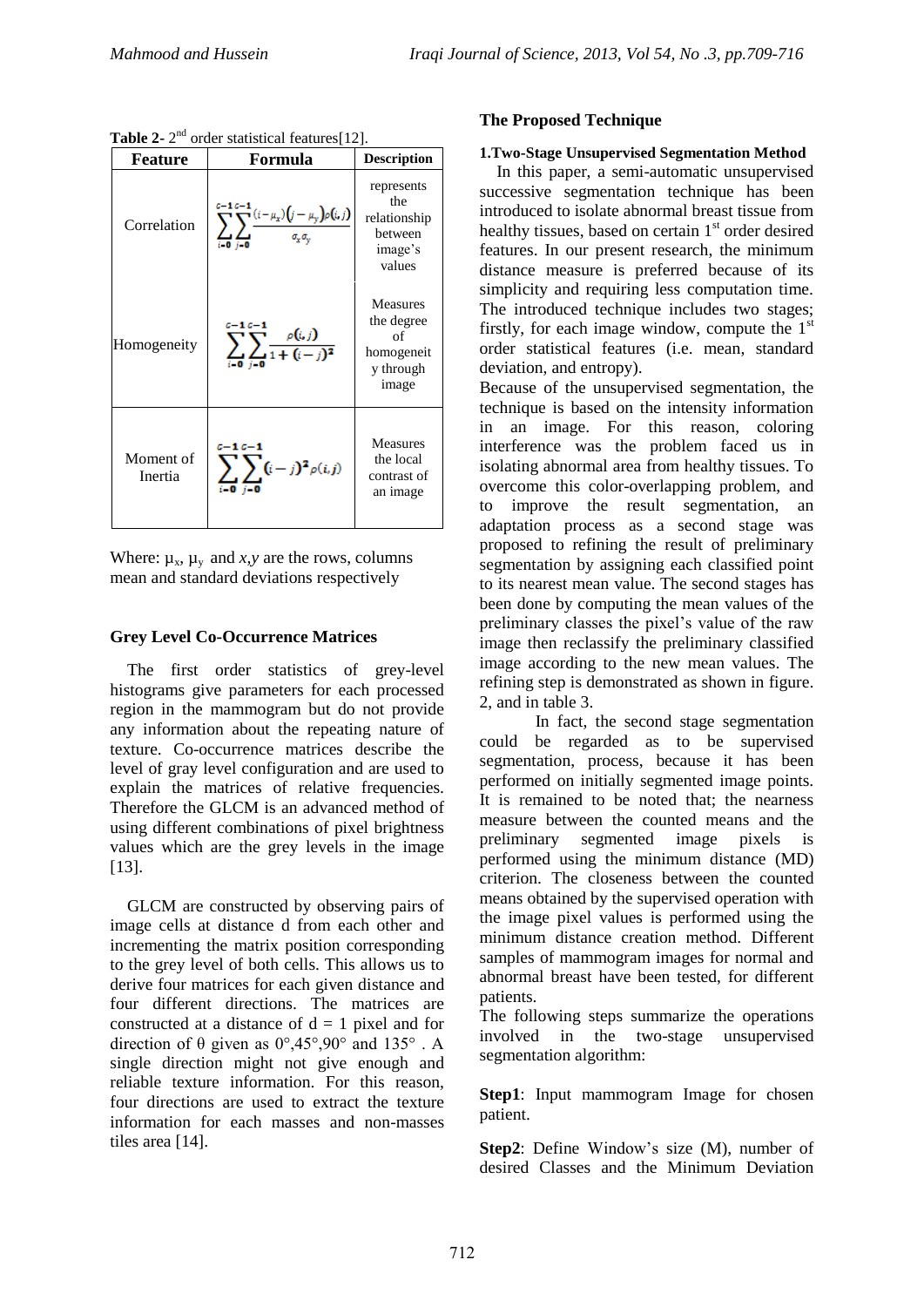Distance (MDD) allowable deviated error between classes.

**Step3**: For each image window, compute the  $1<sup>st</sup>$ order statistical features (i.e. mean, standard deviation, and Entropy see table 1.

**Step4**: The classification search is performed on the test image, pixel to pixel, from the upper left image corner; left to right, up to down.

**Step5**: A new set of features is counted, and compared with previous results which belong to past windows. For the first tested window, the pixel center classified as Class-1. Successively, the counted features are compared with those stored in feature vector to determine the closet class.

**Step6**: If the difference between the newly counted features with the stored was larger than a decided minimum deviation error, the pixel is assigned as new class number. Other it takes the class number belong to the closet absolute minimum features.

**Step 7:** If the number of the assigned class is found to be larger than the selected number of classes, then the pixel given a number out of the class's range, referring as to be undefined class. Thus, normally, numbers of classified regions are equal to the number of the decided classes plus one.

**Step8:** The preliminary segmentation process is terminated when the classification operation reach the last down-corner image point.

**Step 9**: Compute the mean values of each class.

**Step 10**: Reclassify the mammogram image, using the counted means (**step 9**), and stop. The results of above mentioned of two-stage unsupervised Segmentation process for mammographic images are illustrated in figure 2.



**Figure 2**- Two-Stage unsupervised segmentation method, where **a)** preprocessing abnormal breast original image **b)** Segmentation Process Steps **c)** Preliminary Segmentation **d)** Final Refining Segmentation

**Table 3-** Two-stage unsupervised segmentation method preliminary and final classified partitioning

| Preliminary Classified | Final Classified     |
|------------------------|----------------------|
| Partitioning           | Partitioning         |
| Ratio of Class No. 0   | Ratio of Class No. 0 |
| 0.348988118372106      | 0.359988340458609    |
| Ratio of Class No.1    | Ratio of Class No.)  |
| 3.3562822194492E-02    | 3.5464433987563E-02  |
| Ratio of Class No.2    | Ratio of Class No. 2 |
| 0.123889567486536      | 0.146181500194326    |
| Ratio of Class No.3    | Ratio of Class No. 3 |
| 0.329840097718061      | 0.201834989728499    |
| Ratio of Class No. 4   | Ratio of Class No.4  |
| 1.1798345455549E-04    | 0.135340902781633    |
| Ratio of Class No.5    | Ratio of Class No. 5 |
| 5.9685747986897E-04    | 7.1629373216368E-02  |
| Ratio of Class No. 6   | Ratio of Class No. 6 |
| 0.168327688634723      | 5.4883126977579E-02  |
| Total sum of Ratios    | 1.00532313586142     |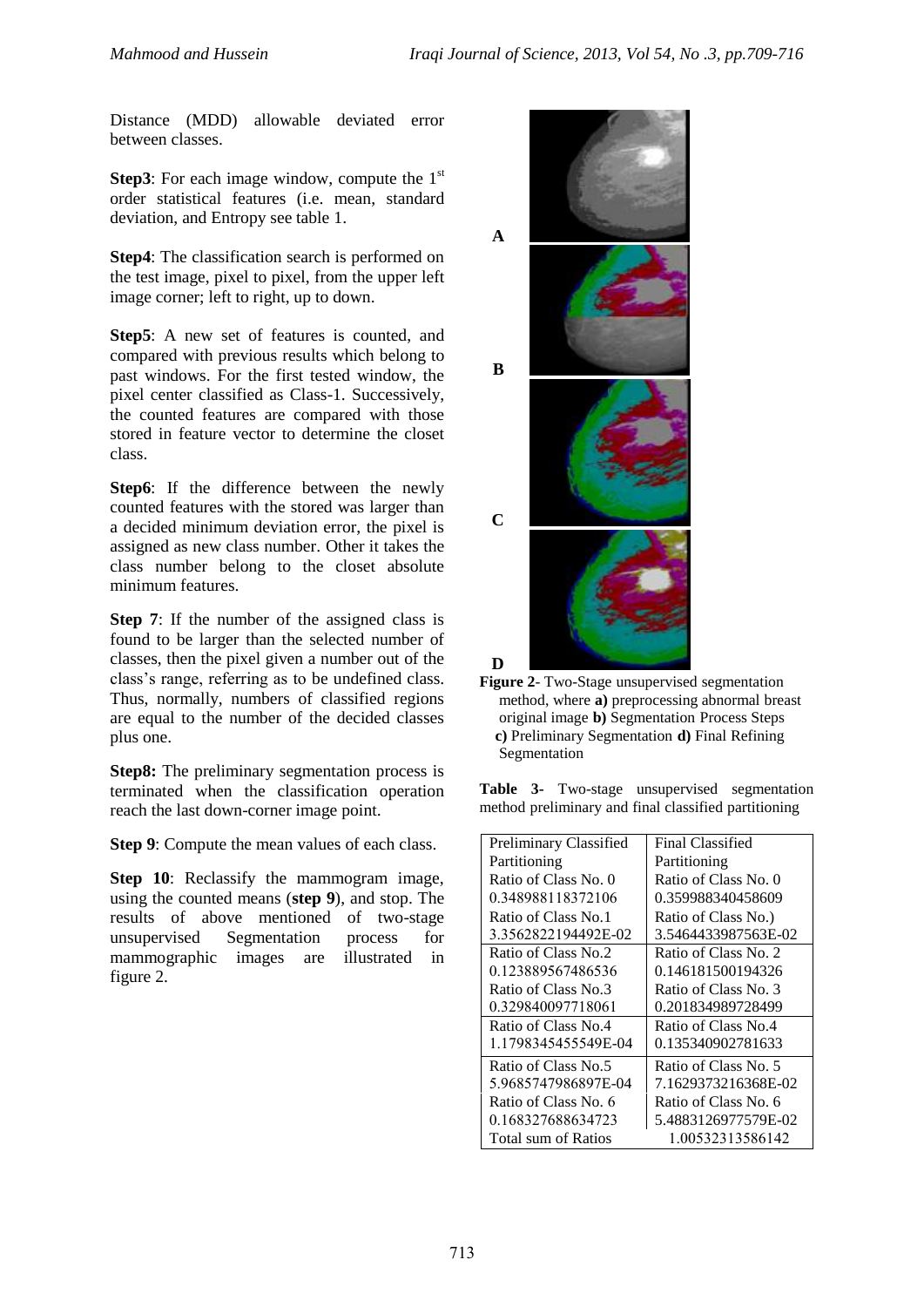#### **2. Abnormal isolated regions based on 2nd order statistical features:**

 For robustness' purposes, the segmentation process is followed by a  $2<sup>nd</sup>$  order classification method to assign image pixels accurately to their regions. The attached  $2<sup>n</sup>$  order method based on utilizing (Co-Occurrence matrices features). Different samples of mammogram images for normal and abnormal breast have been tested, for different patients. For more efficient result, the two-stage segmented image can be processed again by utilizing higher order statistical features. The co-occurrence matrices have been used to isolate the mass lesions from the surrounded contain of the breast. Different samples of mammogram images for normal and abnormal breast have been tested. The refining operation by this method can be summarized by the following steps:

**Step1**: Input the original and the two-stage segmented image.

**Step2:** Click on original image to select number of points as region of interest (ROI) based on final segmented image represents the mass or calcification lesions features, having same classified color.

**Step3:** Define Window's size and number of selected points in **step2**.

**Step4:** For each image window, compute the 2<sup>nd</sup> order co-occurrence features (i.e. Correlation, Local Homogeneity, and Inertia) see table 2.

**Step5**: Only those classified points having the mass or calcification lesions features color should be checked by comparing their Co-Occurrence features with those of the selected points in **step4.**

**Step6**: If the minimum distance (MD) between the window's features and the closest features of the selected points was less than a decided threshold (Th), then the window's center point is decided as to be mass lesions points.

**Step 7**: The window's center is decided as to be non-mass lesions.

**Step 8**: Continue till the end of the image.

 The results of above mentioned abnormal isolation process for mammographic images as illustrated in figures 3 and 4 histogram of mammogram before and after segmentation.



**Figure 3-** The (a) Original image, (b) Final stage segmentation (c) first class, (d) second class, (e) third class, (f) fourth class, (g) fifth class, (h) sixth class (i) seventh class (mass lesions) .



**Figure 4**- a) The mammogram grey scale image and its histogram b) The segmentation image and its histogram.

#### **Results and Discussion**

 In this work, several normal and abnormal mammogram images have been used for ground truth purpose were randomly selected for texture extraction. It is found that the best features for discriminating masses are the features of GLCM constructed at direction of 0°.

 As it has been mentioned above, the adopted unsupervised segmentation method requires to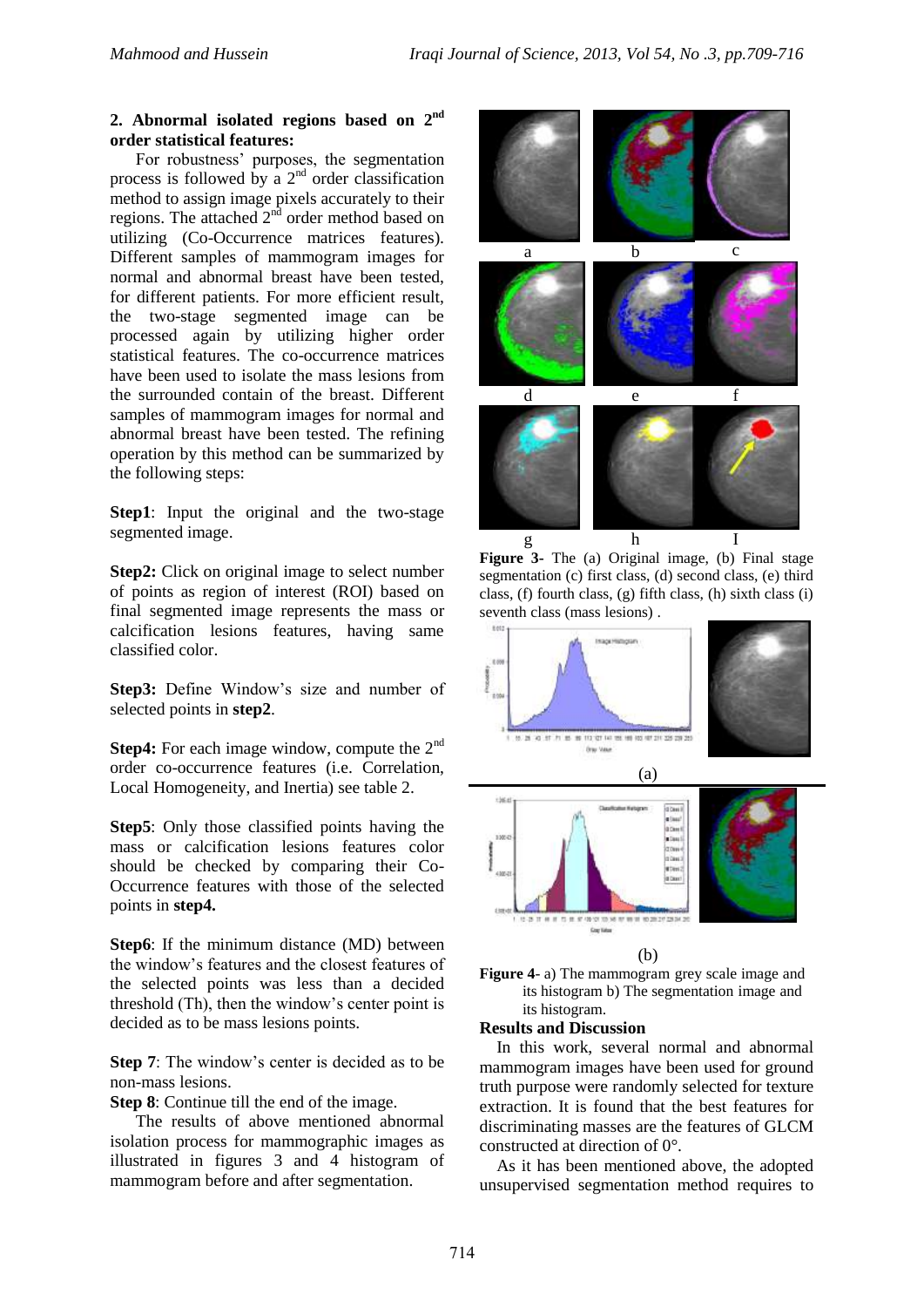define priory only number of classes, window's size and minimum deviated error. Figures 5-a and b present different segmented images obtained by 3×3 pixels window's size, the Minimum Deviation Distance **(**MDD**)** equal 12, and for varying number of classes. As can be seen, the preferable number of classes ranged between 7-10, which represent the main breast's tissues The method has been applied on both normal and abnormal breast images.

 The (MDD) has been chosen as to be "12" due to the gained results through our presence course of work. The minimum distance criterion is utilized to test the similarity or dissimilarity between breast components. Because this technique is based on the intensity information in an image, coloring overlapping was the problem faced in isolating the mass area from the surrounded contain of the breast tissue. To improve the results and to avoid of this problem, an adaptive multi-stage segmentation by using the mean value of each pre-segmented classes has been introduced to extract the mass tissue from those showed similar behaviors. Then, the segmentation process was followed by extracting features using the Co-occurrence which was regarded as  $2<sup>nd</sup>$  order statistical features.

This was proposed and presented to differentiate affected breast tissue (i.e. Tumor) from other tissues. In our opinion, the successive-stages of unsupervised segmentation method followed by extracted features  $2<sup>nd</sup>$  order statistical features could be more successful for recognizing, identifying, and isolating tumor tissue in mammogram images.



**For abnormal image sample:**

Segmented by 10 classes Segmented by 8 classes

**Figures 5-** Examples of unsupervised successive segmentation results for mass, utilizing ROIs and different classes, using mask size= $3\times3$  and MDD=12



Segmented by 10 classes Segmented by 8 classes **Figures 6-** Examples of unsupervised successive segmentation results calcification utilizing ROIs and different classes, using mask size =  $3\times3$  and MDD = 12.

#### **Conclusions**

 In this work, a semi-automatic unsupervised segmentation technique had been introduced to segment the breast tissues in a mammogram images. we have investigate and introduce a new method in an attempt to identify and isolate abnormal tissue (masses and calcification) from healthy breast tissues mammogram images, ranged from the easiest (i.e. 1st order statistical features e.g. mean, standard deviation and entropy ) passing through 2nd order statistical features(e.g. Co-occurrence features).We Concluded that:

1- A better result has been obtained when we adopted the minimum distance (MD) criterion using unsupervised segmentation technique. The similarities and/or dissimilarities of the breast components became visible, by assigning different colors for different tissues.

2- Because the segmentation techniques are based on the intensity information and the inherent characteristics of mammogram images coloring overlapping was a problem that faced us in isolating an abnormal (mass and calcification) area from a healthy breast tissue. In our opinion, the successive-stages of unsupervised segmentation method followed by extracted features  $1<sup>st</sup>$  and/or  $2<sup>nd</sup>$  order statistical features may be more successful for recognizing, identifying, and isolating abnormal tissue in mammogram images

3-In an attempt to identify and isolate abnormal tissue, the segmentation process is followed by